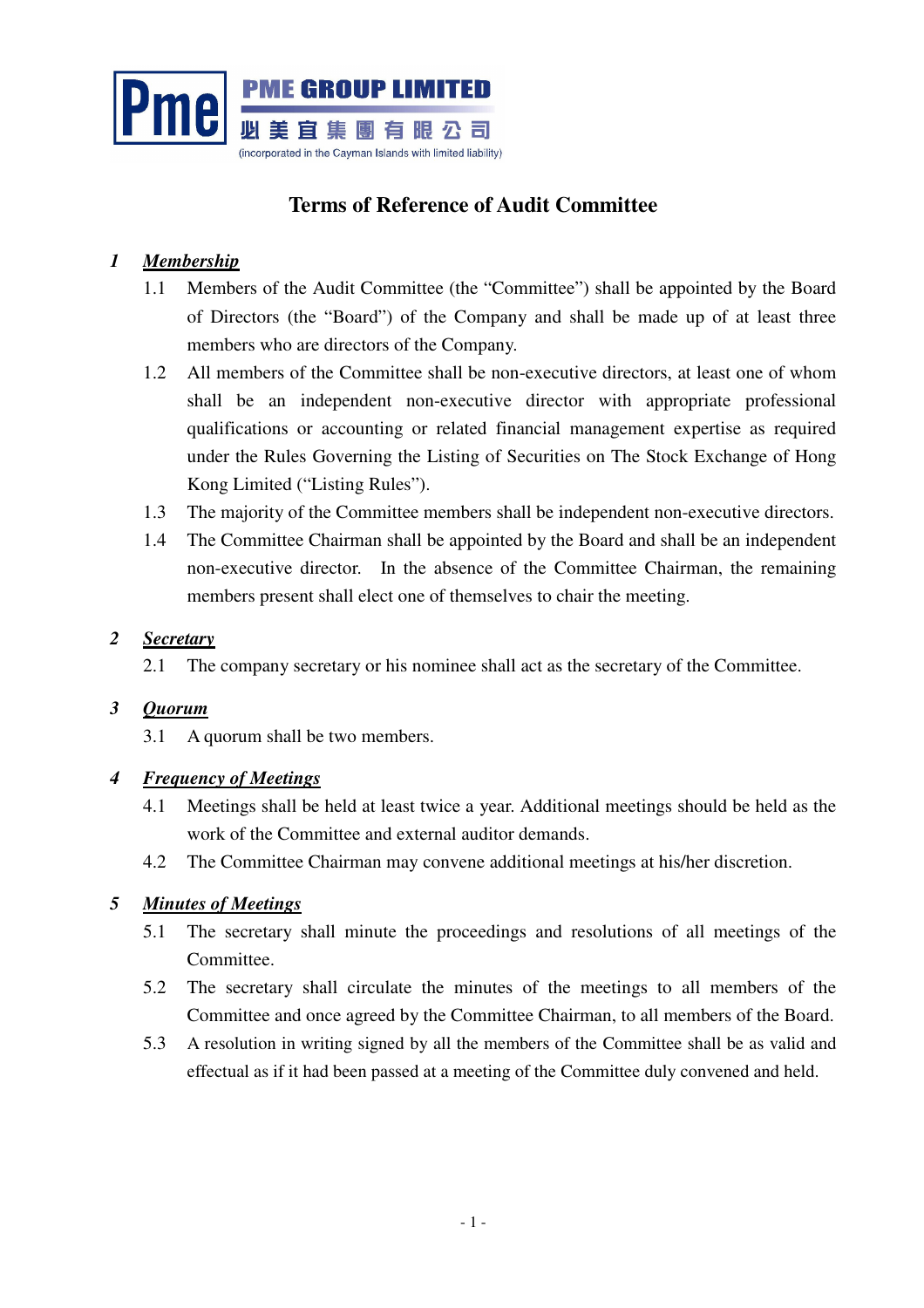

## *6 Authority*

- 6.1 The Committee is authorised by the Board to investigate any activity within its terms of reference. It is authorised to seek any information it requires from any employee and all employees are directed to co-operate with any request made by the Committee.
- 6.2 The Committee is authorised by the Board to obtain outside legal or other independent professional advice and to invite the attendance of outsiders with relevant experience and expertise if it considers this necessary.

### *7 Duties*

The duties of the Committee shall be:-

- 7.1 To be primarily responsible for making recommendations to the Board on the appointment, reappointment and removal of the external auditor, and to approve the remuneration and terms of engagement of the external auditor, and any questions of its resignation or dismissal;
- 7.2 To review and monitor the external auditor's independence and objectivity and the effectiveness of the audit process in accordance with applicable standards. The Committee should discuss with the auditor the nature and scope of the audit and reporting obligations before the audit commences;
- 7.3 To develop and implement policy on engaging an external auditor to supply non-audit services. The Committee should report to the Board, identifying and making recommendations on any matters where action or improvement is needed;
- 7.4 To monitor integrity of the Company's financial statements and annual report and accounts, and half-year report and to review significant financial reporting judgements contained in them. In reviewing these reports before submission to the Board, the Committee should focus particularly on:
	- any changes in accounting policies and practices;
	- major judgemental areas;
	- significant adjustments resulting from audit;
	- the going concern assumptions and any qualifications;
	- compliance with accounting standards; and
	- compliance with the Listing Rules and legal requirements in relation to financial reporting;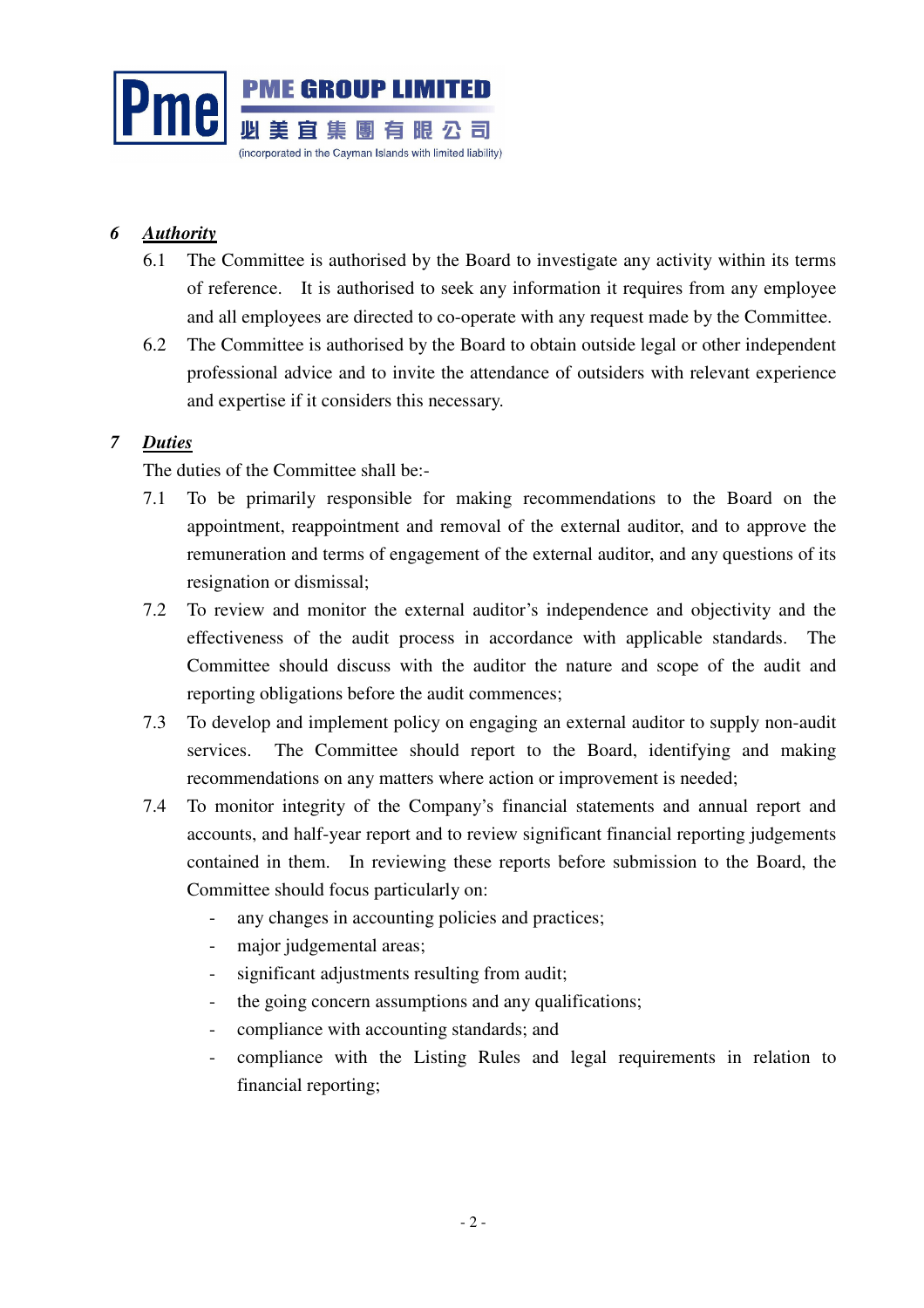

- 7.5 Regarding to 7.4 above,:-
	- Members of the Committee should liaise with the Board and senior management and the Committee must meet, at least twice a year, with the Company's auditors; and
	- The Committee should consider any significant or unusual items that are, or may need to be, reflected in the reports and accounts, it should give due consideration to any matters that have been raised by the Company's staff responsible for the accounting and financial reporting function or auditors;
- 7.6 To review the Company's financial controls, and unless expressly addressed by a separate risk committee, or by the Board itself, to review the Company's internal controls and risk management systems;
- 7.7 To discuss the risk management and internal control systems with management to ensure that management has performed its duty to have effective systems. This discussion should include the adequacy of resources, staff qualifications and experience, training programmes and budget of the Company's accounting and financial reporting function;
- 7.8 To consider major investigation finding on risk management and internal control matters as delegated by the Board or on its own initiative and management's response to these findings;
- 7.9 To review the Group's financial and accounting policies and practices;
- 7.10 To review the external auditor's management letter, any material queries raised by the auditor to management about accounting records, financial accounts or systems of control and management's response;
- 7.11 To ensure that the Board will provide a timely response to the issues raised in the external auditor's management letter;
- 7.12 To review arrangements employees of the Company can use, in confidence, to raise concerns about possible improprieties in financial reporting, internal control or other matters. The audit committee should ensure that proper arrangements are in place for fair and independent investigation of these matters and for appropriate follow-up action;
- 7.13 To act as the key representative body for overseeing the Company's relations with the external auditor;

#### *Corporate Governance Duties:*

7.14 To develop and review the Company's policies and practices on corporate governance and make recommendations to the Board;